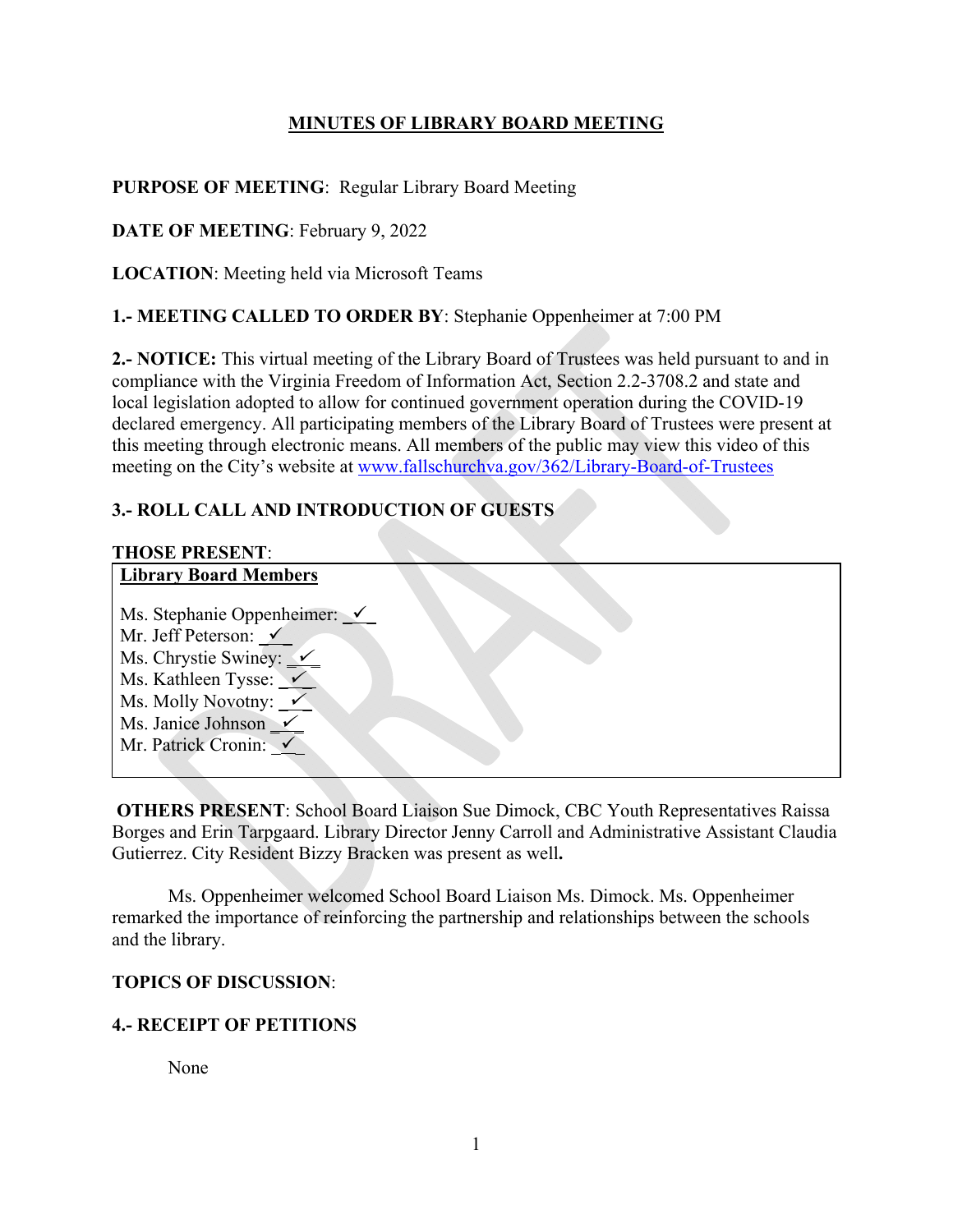#### **5. APPROVAL OF JANUARY 19, 2022 MEETING MINUTES**

### **Upon a motion duly made by Ms. Swiney and seconded by Ms. Novotny, the Library Board approved the January 19, 2022 Meeting Minutes.**

### **ROLL CALL VOTE**

Ms. Stephanie Oppenheimer **Abstained** 

- Ms. Chrystie Swiney **AYE**
- Ms. Molly Novotny **AYE**
- Ms. Janis Johnson **AYE**
- Ms. Kathleen Tysse **AYE**
- Mr. Patrick Cronin **AYE**
- Mr. Jeff Peterson **AYE**

## **6.- LIBRARY REPORT AND ANNOUNCEMENTS**

- Councilwoman Marybeth Connelly will continue to be the library's Council Liaison.
- February Programs:
	- o African American Genealogy on Feb 23
	- o Little City Reads instant access title Harlem Shuffle
	- o Black History Month reading lists in Overdrive
	- o Winter Read Aloud Program The Library Foundation will donate \$1 for each hour read to Homestretch
- The Library will be closed on February 21 for President's Day Holiday.
- On March  $9<sup>th</sup>$  the library will open at 12:00pm due to staff training/meeting
- From the City's underspent funds, the library received funding for a strategic planning consultant. The Director is working on the scope of work and procurement.
- The website redesign is moving forward. A vendor has been selected and the financial process is being completed.

 One of the top goals for having the website re-design is to have all in one service with a clean, simple, and mobile friendly design that is easier for patrons to navigate. The library calendar will be integrated as well.

## **LIBRARY PROJECT UPDATE**

- Commissioning has been completed and waiting on a final report.
- A small punch list of items remain such as: touch up paint, stair tread touch ups etc.
- Some of the new fence panels for the bio-retention pond were received and waiting for the remaining order.
- A PO has been issued for the installation of the new kitchen cabinets in the staff lounge.
- Developing a scope of work for a contractor for additional items such as: dumpster enclosure, new outlets and security cameras.
- PM Lionel Millard will begin releasing the retainage once he receives the Commissioning report.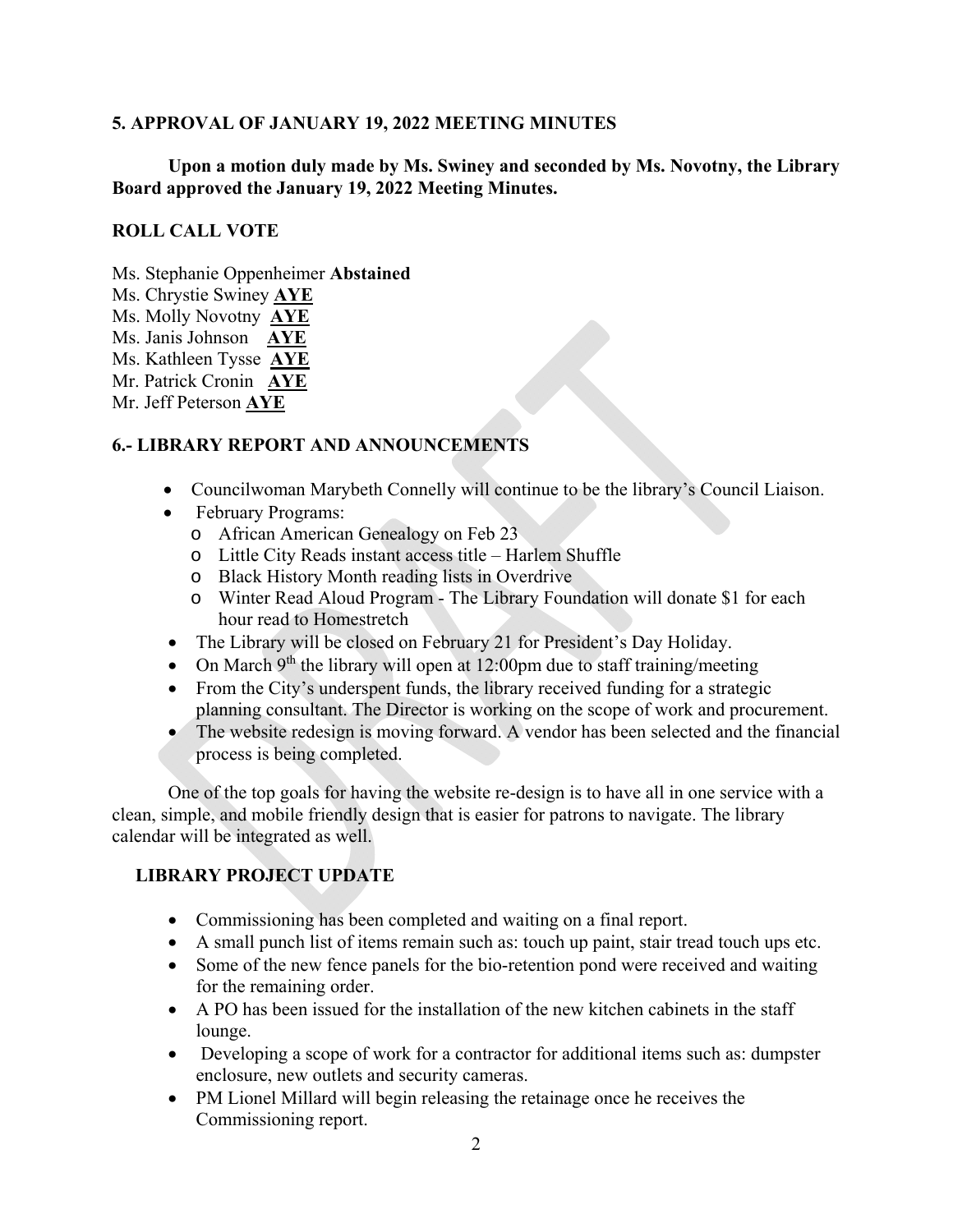#### **7.- LIBRARY FOUNDATION REPORT**

- The quality for some of the t-shirts that the Foundation sold has been very low and the color is not washing well. The vendor is willing to replace those t-shirts. There has not been any feedback from the community.
- The Foundation has 110 new donors and received over \$8,000 in donations. Ms. Jess Sabo thanked the Board for providing new contacts. She will provide a report to the Board next meeting.

Ms. Oppenheimer proposed having a new item on the agenda for the School Board Liaison Report moving forward.

 Ms. Dimock was very pleased to be part of the library as a Liaison. She informed the Board that the School Board is working on the FY2023 budget as well. Ms. Carroll will schedule a library tour for Ms. Dimock.

 The City's Appointments Committee is meeting tonight and will interview Ms. Bizzy Bracken who is an applicant for the library Board vacancy.

#### **8.- COUNCIL LIAISON REPORT**

No report.

### **9.- ARTS AND HUMANITIES COUNCIL REPORT**

 This council is working on a strategic plan and a SWOT analysis to try to understand their identity, goals, strengths, funding etc.

#### **10.- FY2023 BUDGET PRESENTATION AND DISCUSSION**

 The Director presented the FY2023 Budget, which included the Budget guidance provided by Council and the City Manager. The guidance prioritizes compensation increases for current staffing levels and instructs the Director to hold other operating costs to zero growth. Ms. Carroll presented and explained the library's priorities for operating and compensation expenditures. She also presented a Staffing Analysis that was completed by Management Team which showed a comparison for the staffing required to open the library with 59 hours a week vs 64 hours a week. Ms. Carroll presented the unmet needs which included the request of additional funds for temporary salaries and benefits and new Full-Time Equivalent (FTE) positions required.

 There was a long discussion about presenting a realistic assessment of the current understaffing. The Board unanimously supported the Director on submitting a budget that is consistent with the guidance to cover the staffing requirements which will result in reducing the number of open hours to 54. There was a suggestion on enhancing the Staffing Analysis slide to make it more clear when presented to Council.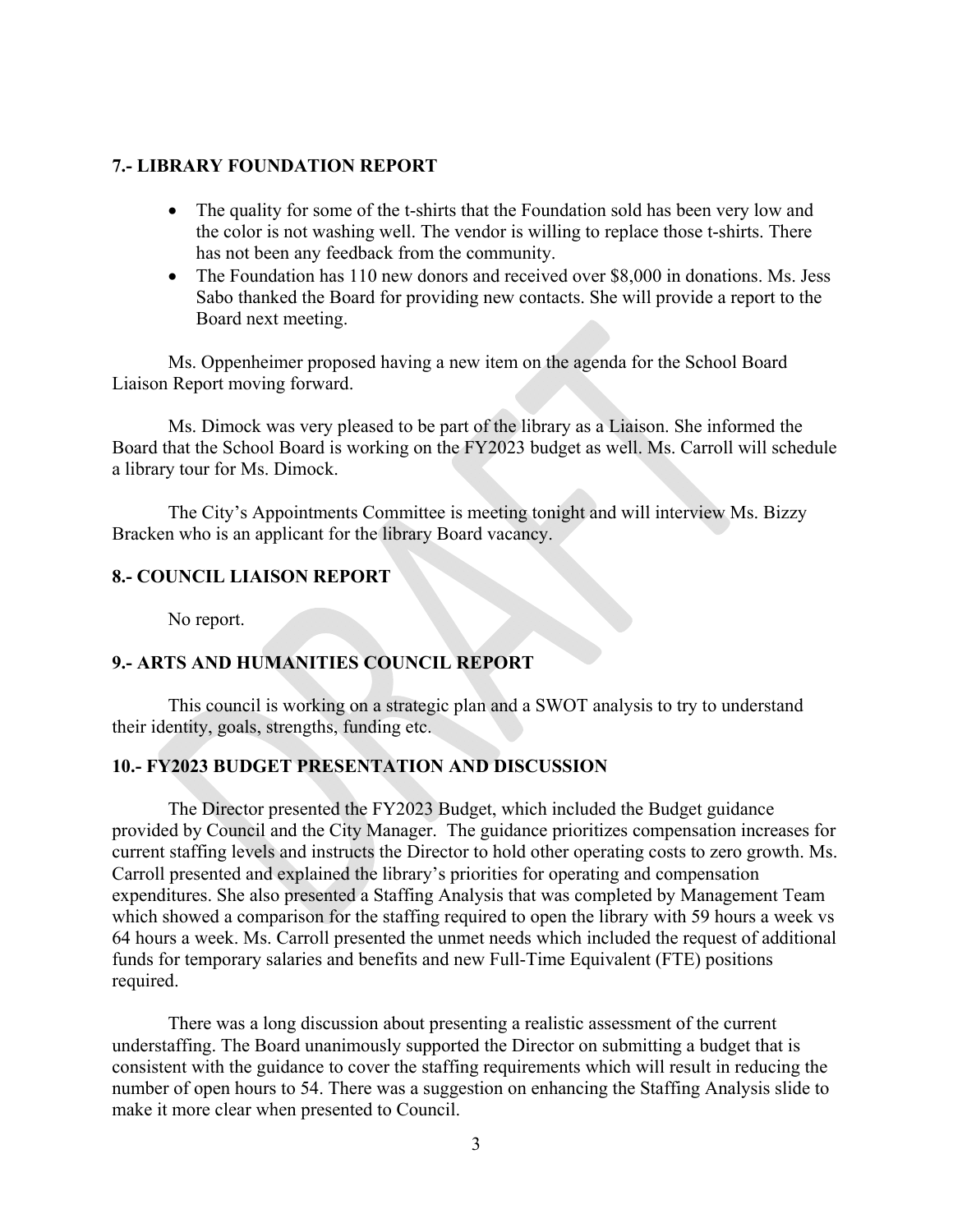**Upon a motion duly made by Mr. Peterson and seconded by Ms. Novotny, the Library Board moved to endorse the library Director in providing the FY2023 budget to the City Manager consistent with the guidance, with funding at current staff levels as required for 54 hours and with the staffing analysis elements described in the presentation tonight. And that the Board also endorses the FY2023 unmet needs as described at a total of \$386,449; including the Board's strong recommendation that the Council provide the unmet needs as being critical to sustaining the hours and maintaining the high quality of the library.** 

There was a remark from the Board that the principal purpose of the unmet needs request is to provide staffing support to sustain a 59-hour schedule.

#### **ROLL CALL VOTE**

Ms. Stephanie Oppenheimer **AYE**  Ms. Chrystie Swiney **AYE**  Ms. Molly Novotny **AYE** Ms. Janis Johnson **AYE**  Ms. Kathleen Tysse **AYE**  Mr. Patrick Cronin **AYE**  Mr. Jeff Peterson **AYE** 

## **11.- ONE CITY CENTER COMMENT LETTER REVIEW AND DISCUSSION**

The Board discussed and analyzed the conditions of the contributions for the Voluntary Concessions that the One City Center developer presented to the Board, and compared with the Founders Row II project VCs.

**Upon a motion duly made by Mr. Peterson and seconded by Ms. Swiney, the Library Board approved to proceed with the One City Center letter as drafted.** 

#### **ROLL CALL VOTE**

Ms. Stephanie Oppenheimer **AYE**  Ms. Chrystie Swiney **AYE**  Ms. Molly Novotny **AYE** Ms. Janis Johnson **AYE**  Ms. Kathleen Tysse **Abstained**  Mr. Patrick Cronin **AYE**  Mr. Jeff Peterson **AYE** 

#### **12.- EQUITY DISCUSSION**

 There was a discussion of whether this agenda item should be kept or should be included as part of the Library Announcements agenda item. The Board agreed to keep it as a separate